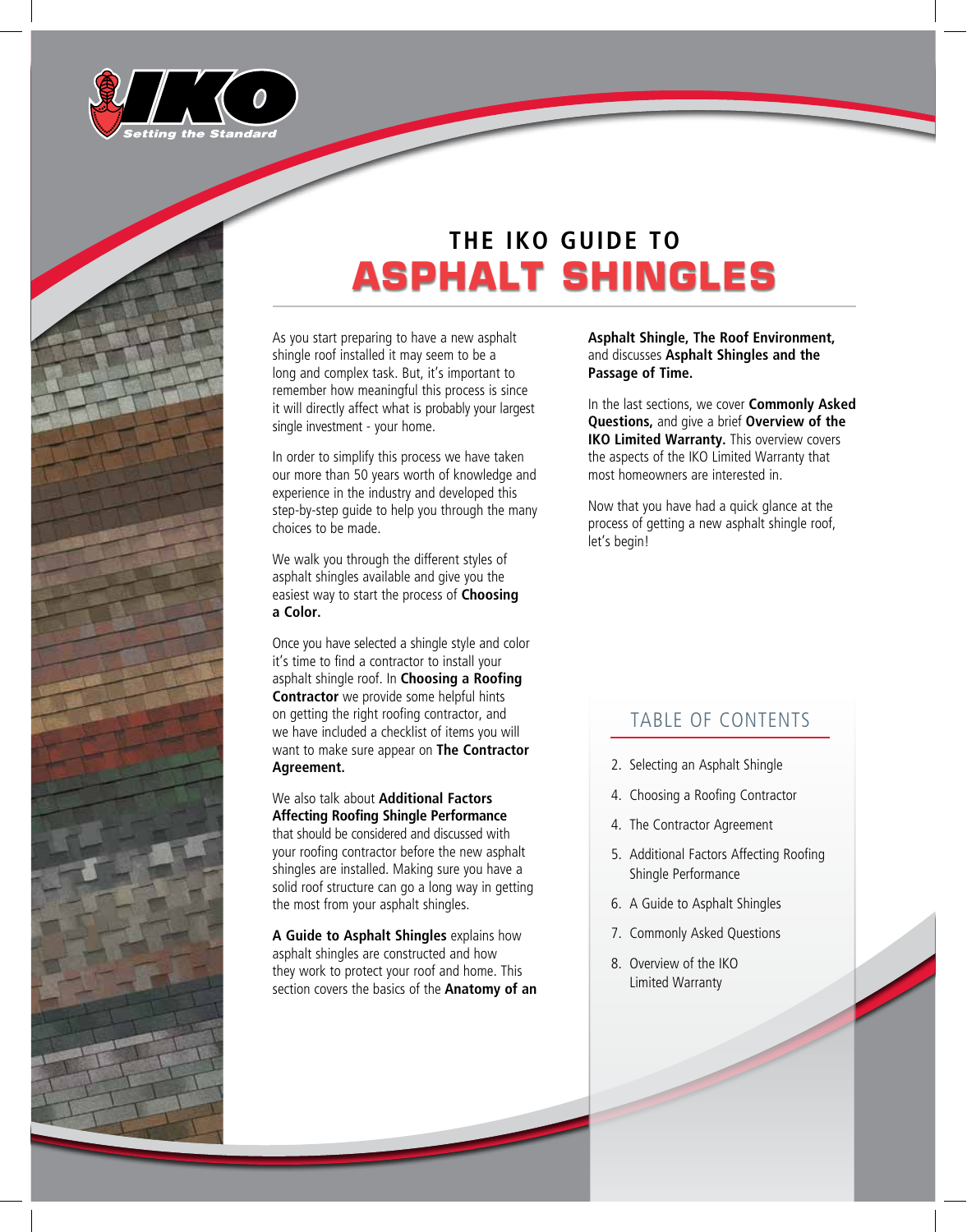The first step in the life of your asphalt shingle roof is selecting a shingle. At first glance, with so many different styles and colors to choose from it may seem a little intimidating. But when you get right down to it, there are really only four decisions to make.

# **1. SELECTING A SHINGLE STYLE**

The different styles of shingles can be divided into two basic categories: Architectural shingles and Traditional 3-Tab Design shingles.



The first type is the architectural shingle. Their enhanced dimensional thickness and blended shadow bands add depth and interest to the roof's appearance adding to the beauty of any home.



The traditional 3-tab design shingle gets its name from the three tabs incorporated into its profile. Always a popular choice, traditional 3-tab shingles are available in a wide variety of colors.

# **HERE ARE SOME ADDITIONAL QUESTIONS YOU MAY WANT TO ASK YOURSELF WHEN SELECTING A SHINGLE STYLE.**

# **DO I HAVE A STEEP PITCHED ROOF?**

With a steep pitched roof you can see more of the roof while standing on the ground. To give your roof an interesting and complex texture, consider using architectural shingles. With their multi-layer, laminated construction architectural shingles are a perfect match for steep pitched roofs.

#### **DO I WANT MY HOME TO STAND OUT FROM THE CROWD?**

If you want to give your home a more distinct and individual look, consider using architectural shingles. Use IKO's Armourshake, Crowne Slate, Royal Estate, or our family of Cambridge architectural shingles to achieve a woodshake or slate-like appearance.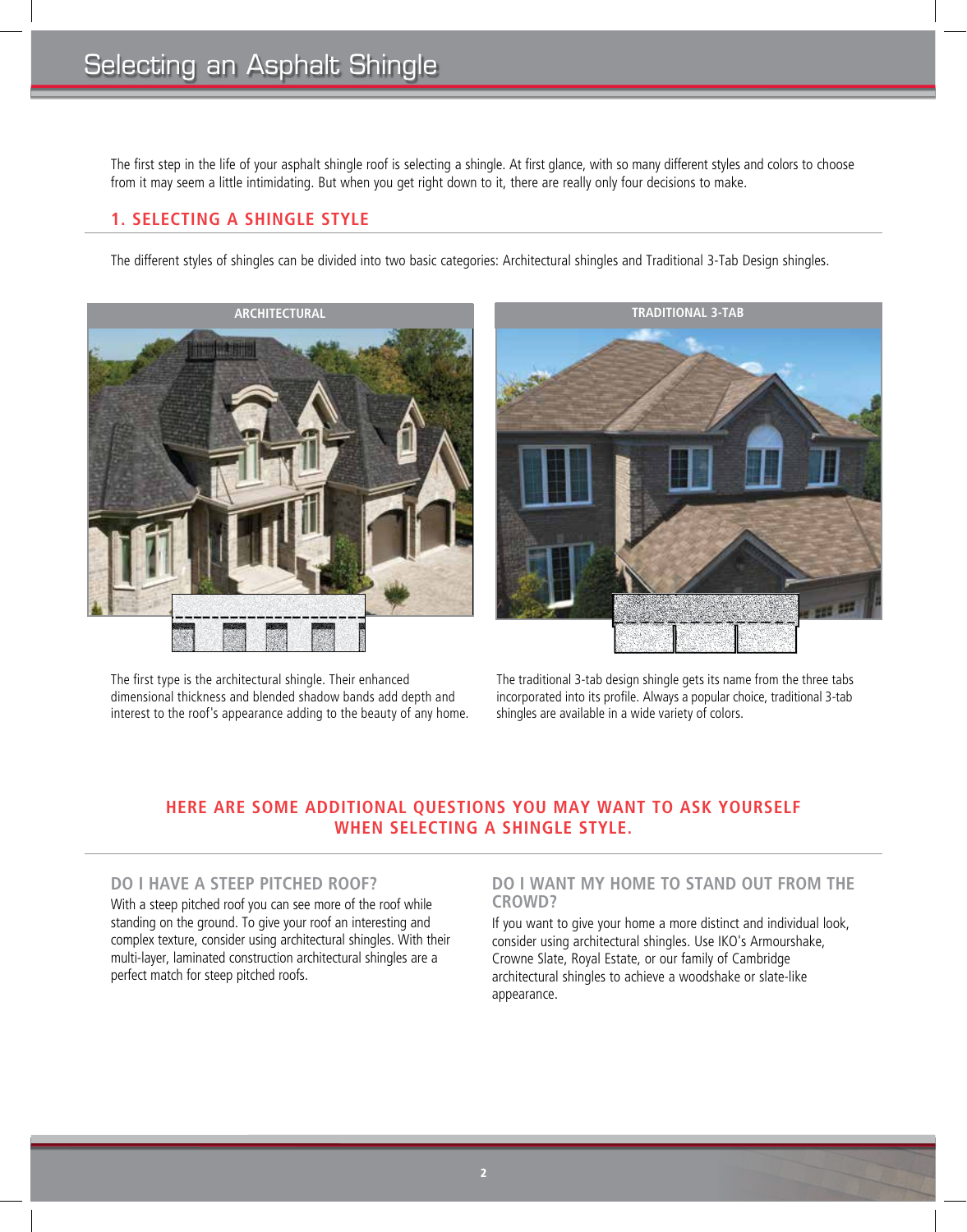# **DO I LIVE IN AN AREA WHERE ALGAE DISCOLORATION IS A CONCERN?**

If you live in an area where algae discoloration is a concern consider our Crowne Slate, Cambridge, Cambridge HD, Cambridge IR, Royal Estate, Armourshake, Marathon Ultra AR or Marathon 25 AR shingles. These shingles contain a preservative to prevent discoloration by algae. You may also want to consider selecting a dark color shingle which is less likely to show the staining associated with algae discoloration.

3

### **2. CHOOSING A LIMITED WARRANTY LENGTH**

Architectural and traditional fiberglass shingles also come in different weights and limited warranty period lengths. Once you have decided on one of these styles of shingles, check the IKO Premium Roofing Products Catalogue, product brochure, or the IKO web site (www.iko.com) to determine the choices in warranty periods offered. A limited lifetime warranty is available with IKO Crowne Slate, Cambridge, Cambridge HD, Cambridge IR, Royal Estate and Armourshake architectural shingles. While architectural shingles

may cost more than traditional 3-Tab shingles, it is important to remember that laminated architectural asphalt shingles may last longer\*. Amortized over that length of time, the difference in price between Traditional 3-Tab shingles and upscale architectural shingles is less than you might think.

**Note:** Product availability may vary per region. \*Depending on location, materials, roof design, underlayment, installation, slope and other factors.

# **3. CHOOSING A COLOR**

Now, it's time to choose a color. Although it sounds like a simple process, it is usually the step that causes the homeowner the most difficulty. After all, choosing a color is a very personal and subjective process.

Since everyone has a unique sense of style and taste, it is impossible to give a hard-and-fast rule on how to choose a shingle color. One of the best ways to pick a color is to drive around your neighborhood. Check out the different color combinations of roof, brick / siding, and trim colors that your neighbors have tried. Make a list of the ones you like, and steer clear of the ones you don't. Once you have narrowed down your choices, it is important to

view several full size shingle samples, or an existing roof completed with the same style and color shingles, before making a final decision. Often overlooked, getting actual shingle samples from your contractor is the best way to see how a shingle color will look in combination with the other color elements (brick / siding, and trim color) of your home.

If you are considering new trim paint or siding, grab those samples as well and take them outside. Hold them out in the natural sunlight and see how the colors interact together, and how they change under different lighting conditions.

# *INKO ROOF* Viewer<sup>™</sup><br>Interactive Shingle Selector Tool

To aid in the selection of a new roof we have developed the IKO RoofViewer™. This is an interactive tool which allows the customer to easily select a shingle style and color to co-ordinate with brick or siding and trim. This tool is available on-line at: www.iko.com. It's an easy way of finding out how your house may look with a particular shingle.

**NOTE:** Since each region has a different selection of colors available, please refer to the IKO Premium Roofing Products Catalogue, a product brochure or the IKO web site (www.iko. com) to determine what colors are available for each product. **To ensure complete satisfaction, please make your final color selection from several full size shingles and view a sample of the product installed on a home.**

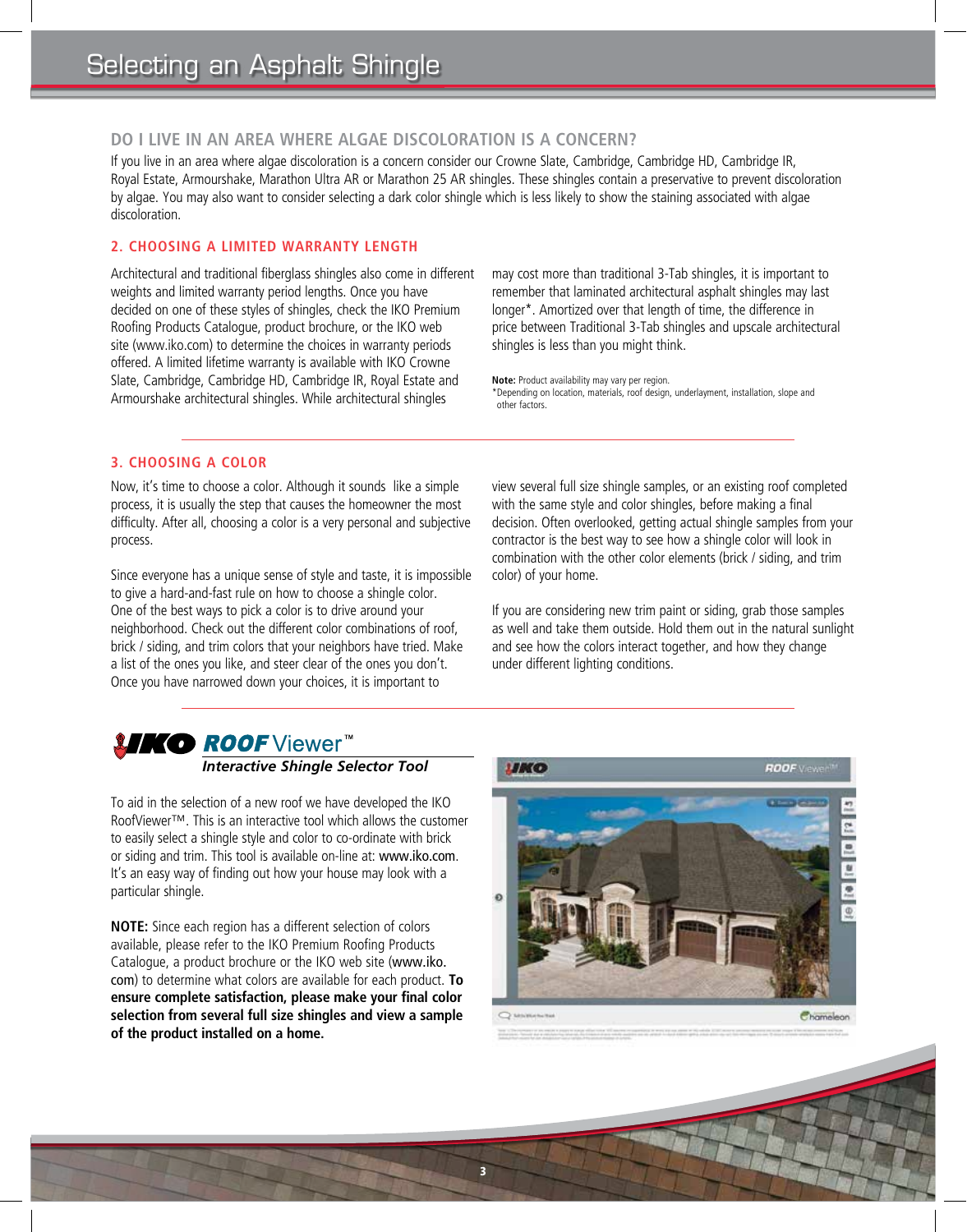After selecting a shingle style and color the next step is choosing a roofing contractor. This is an important step in the process and should not be taken lightly.

It is important to do your homework since not all contractors are alike. Some are more committed to their workmanship and after-sales service than others. Some may have better-trained installers. There may even be contractors on shaky financial ground who will not survive long enough to provide the roofer's warranty service.

A contractor who stands behind his work typically has a good reputation in the community, and wants to keep that reputation by making sure his customers are satisfied. Take whatever time is necessary to select the right contractor. Having the right contractor can make a big difference.

#### **POINTS TO CONSIDER WHEN ASSESSING THE QUALIFICATIONS OF VARIOUS CONTRACTORS:**

- $\blacktriangleright$  How long have they been in business?
- $\blacktriangledown$  Are they bonded and insured, including worker's compensation and general liability?
- $\checkmark$  Do they have the appropriate licenses for your community? (Ask to see written proof.)
- $\checkmark$  Will they give you the names and phone numbers of some of their customers you may call for a reference?
- $\checkmark$  Do they have a satisfactory record with your local Better Business Bureau?
- $\checkmark$  Are they willing to put all agreements, promises and understandings in writing?
- $\checkmark$  Will they provide a bank reference?



# **THE CONTRACTOR AGREEMENT**

Make sure that all agreements and promises from the contractor are put into writing. Having this information in writing protects you and your investment. It allows you to see what the contractor plans to do with your home, what he will charge to do the work, and it will provide a written warranty on his workmanship. It is important that you retain this and

any other information given to you by the contractor. When reviewing the agreement with the contractor, make sure to address some of the important points below to your mutual satisfaction. Contractors are not authorized IKO agents.

# **WHAT SHOULD APPEAR ON A CONTRACTOR'S AGREEMENT:**

- $\blacktriangleright$  A detailed contractor's warranty on his workmanship, including appearance of the finished job, length of the warranty, and how problems will be handled.
- $\sqrt{\phantom{a}}$  An accurate brand name and description of the shingle and (other) roofing product(s) to be installed.
- $\checkmark$  Full compliance with the manufacturer's recommended method of installation.
- $\checkmark$  Who has responsibility for obtaining the necessary permits?
- $\checkmark$  Timeliness of starting and completing the work.
- $\checkmark$  Number of squares applied.
- $\checkmark$  Protection of your home from inclement weather during installation.
- $\checkmark$  Cleanup and appearance of the work site.
- $\sqrt{\ }$  Property damage caused by the contractor and his workers.
- $\sqrt{P}$ rice.
- $\blacktriangleright$  How will "change orders" be handled, and priced?
- $\sqrt{\ }$  Payment terms and conditions.
- $\blacktriangleright$  All verbal discussion(s) pertaining to the job should be put into a written contract.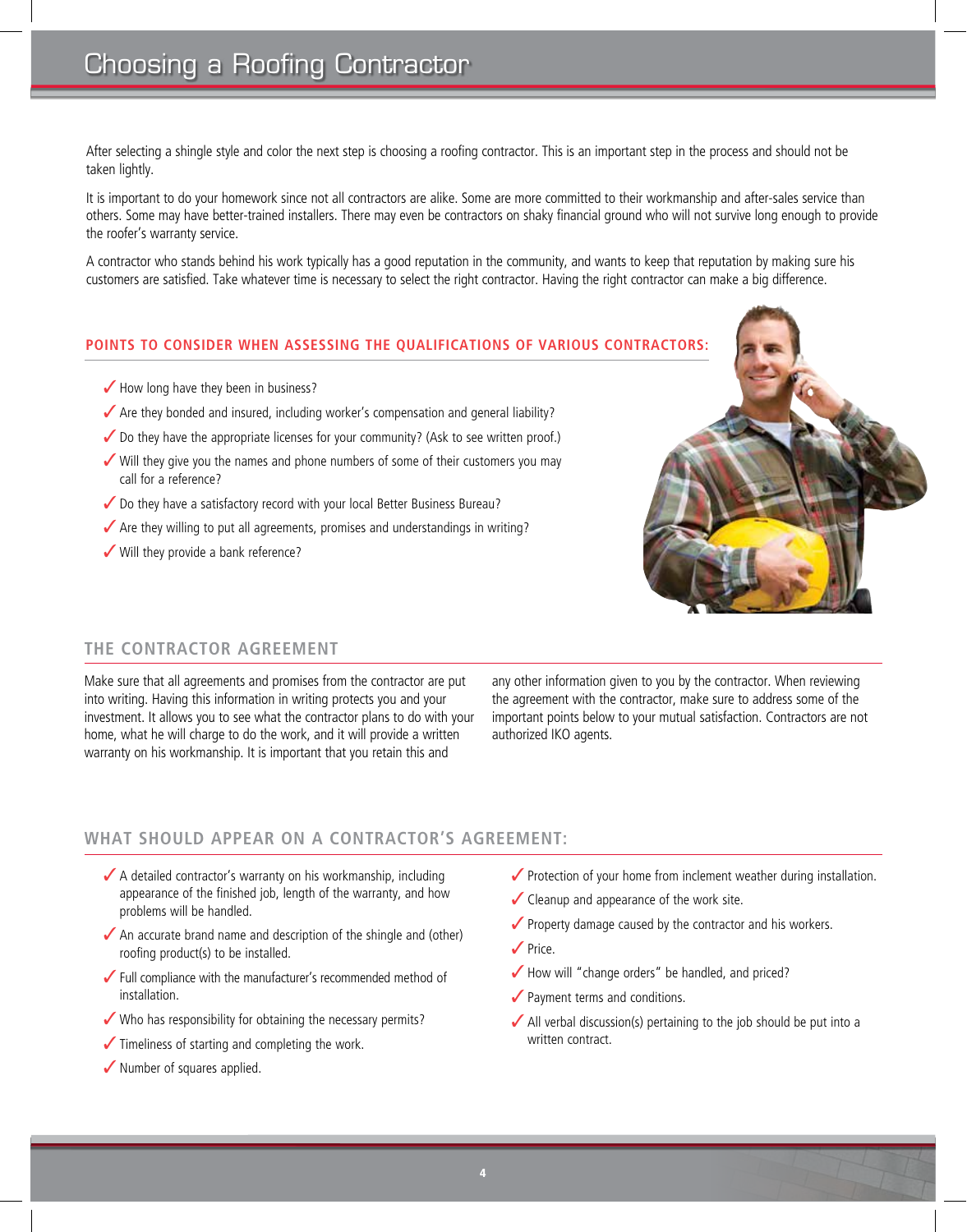Besides the shingles and external environmental factors, internal factors can also affect the performance of roofing shingles. These internal factors, such as your roof's ventilation, can cause deck movement or deck deterioration which in turn can inhibit the ability of asphalt shingles to protect your roof and home.

An important step that should be taken by your contractor is to assess the condition of the existing roof structure, deck, and ventilation.



#### **POOR VENTILATION:**

Although not usually recognized as a major design consideration, proper ventilation of the attic area is an essential factor in gaining the maximum service life out of the building materials used in the roof assembly, as well as improving the home's heating and cooling costs.

Insufficient ventilation under the roof deck may cause various problems on the roof, including ice dams, movement of the roof deck, ridging in the shingles, apparent roof leaks, and premature aging of the shingles. Older homes are seldom ventilated to current building code requirements and are particularly subject to these sorts of problems.

#### **DECK MOVEMENT OR FAILURE:**

A solid roof deck is an extremely important component in any good roof structure. If the roof deck is not solid deck movement or deck deterioration can occur. This can impair the performance of the asphalt shingles putting your roof and home at risk. It is important to note that the condition of the roof deck is beyond the control of the shingle

#### **ICE DAM BACKUPS:**

Roof structures will sometimes "leak" due to the formation of ice dams. Ice dams are formed by the continuous melting and freezing of snow due to heat escaping from the house or by the backing up of frozen slush from the gutters. The melted water flows under the snow and freezes as it reaches the unheated soffit, thus creating the ice dam. When this occurs, water can be forced under the shingles and into the attic causing damage to the home's ceilings, walls, insulation, gutters, eave and roof. To reduce the chances of damage caused by ice dams consider doing the following:

- Keep the attic space cold by insulating it from the warm house interior, thus reducing or eliminating the heat needed for snow melt.
- Insulate to the outside of truss/rafter supports and install baffles to ensure ventilation at the eaves.
- Ensure that the outer edges of the gutters or eavestrough are lower than the slope line to allow snow and ice to slide clear.

Any shortcomings should be dealt with before the new layer of asphalt shingles is applied since shingle failures attributed to deck and ventilation problems are not covered by the IKO Limited Warranty.

Speak to your roofing contractor about the following concerns, and ask what additional concerns are common to your region.



Ventilation requirements can range from 1 sq. ft. of ventilation for every 300 sq. ft. up to 1 sq. ft. of ventilation for every 150 sq. ft., according to the Asphalt Roofing Manufacturers' Association (ARMA) and the Canadian Asphalt Shingle Manufacturers' Association (CASMA). Ventilation requirements will vary depending on factors including the slope of the roof, and the type of roof.

The building code will also vary from region to region. Consult ARMA, CASMA, or your local building code for more details.

manufacturer, and shingle failure due to deck movement, deterioration, or collapse is the homeowner's responsibility. This is one reason why it is important to have your roofing contractor assess the existing roof structure and remedy any shortcomings before the new asphalt shingles are installed.

StormShiel

- Ensure gutters are free of debris.
- Use IKO GoldShield\*, IKO ArmourGard, or IKO StormShield\* Ice & Water Protector to help prevent water penetration due to ice dams and wind-driven rain.

\*Product availability may vary by region

5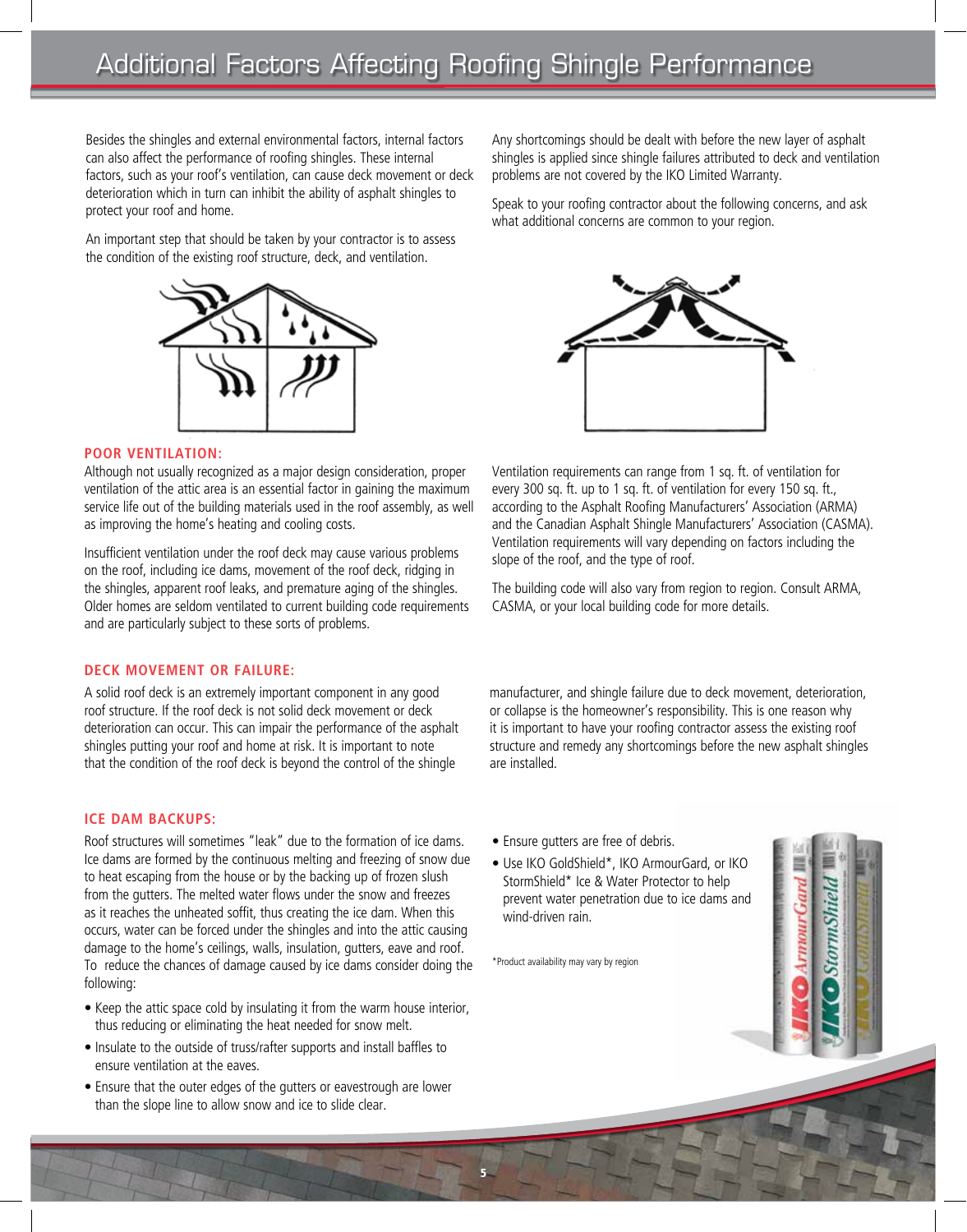It is useful to look at the anatomy of an asphalt shingle to understand how the different components work together, and to see how asphalt shingles are designed to protect your home.

#### **THE ANATOMY OF AN ASPHALT SHINGLE**

The life expectancy of asphalt shingles is based on the performance of three components and their ability to resist weathering. Made from petroleum, asphalt contains oils that make asphalt shingles easy to work with and effective at protecting your roof and home. As time goes on, these oils come to the surface and are weathered away by the elements. It's this weathering process that ages a shingle.

**1. Reinforcement:** Asphalt shingles start out with an asphalt-coated fiberglass mat. This reinforcement is the structural base of the shingle, to which the other raw materials (asphalt and granules) are applied. In order for asphalt shingles to provide protection the reinforcement must resist tearing, warping and shrinkage when applied on stable, well-ventilated decks.

**2. Asphalt:** During shingle manufacturing the reinforcement is coated with asphalt to provide the water-resistant layer that protects your roof from the elements. The thickness of this layer of asphalt determines the weight of the shingle. Many believe that the heavier the shingle the greater the protection offered to your roof and home. This factor is only one of many that determines the life expectancy of your roof.

**3. Granules:** A layer of granules is pressed into the surface of the asphalt. The granules protect the layer of asphalt from the ultraviolet radiation from the sun. Without this layer of protection the asphalt layer would quickly deteriorate. <sup>1</sup>



#### **THE ROOF ENVIRONMENT**

Now, let's visit the roof environment. Subjected to harsh environmental weathering, shingles must endure everything from the scorching heat of the sun and its ultraviolet radiation, to the effects of seasonal and environmental changes. They may even be subjected to the effects of thermal shock, caused by quickly changing weather conditions.



#### **The Heat of the Sun**

The scorching heat of the sun can raise the temperature of the roof's surface as high as  $25 - 33^{\circ}C$  (45 - 60°F) above ambient temperature. This can affect the life expectancy of asphalt shingles. Proper ventilation helps to reduce the fluctuation in the temperature of your roof over the course of the day, and can reduce your roof's overall ambient temperature.



#### **Ultraviolet Radiation from the Sun**

Besides the heat, the sun is also a source of ultraviolet radiation which can make the asphalt layer of the shingles age more rapidly. In order to protect against this, asphalt shingles are covered by colored granules to protect the asphalt from the sun.



#### **Thermal Shock and Cyclical Fatigue**

Sudden changes in weather can put an enormous stress on your roof. As an example, a cold front may enter an area and change a bright and sunny day into a dark and rainy one, suddenly dropping roof surface temperatures 30 - 45ºC (54 - 81ºF) almost instantaneously. This may cause the roof deck beneath the shingles to expand and contract causing stress on the asphalt shingles. This process, along with the yearly change from summer to winter, may result in cyclical fatigue.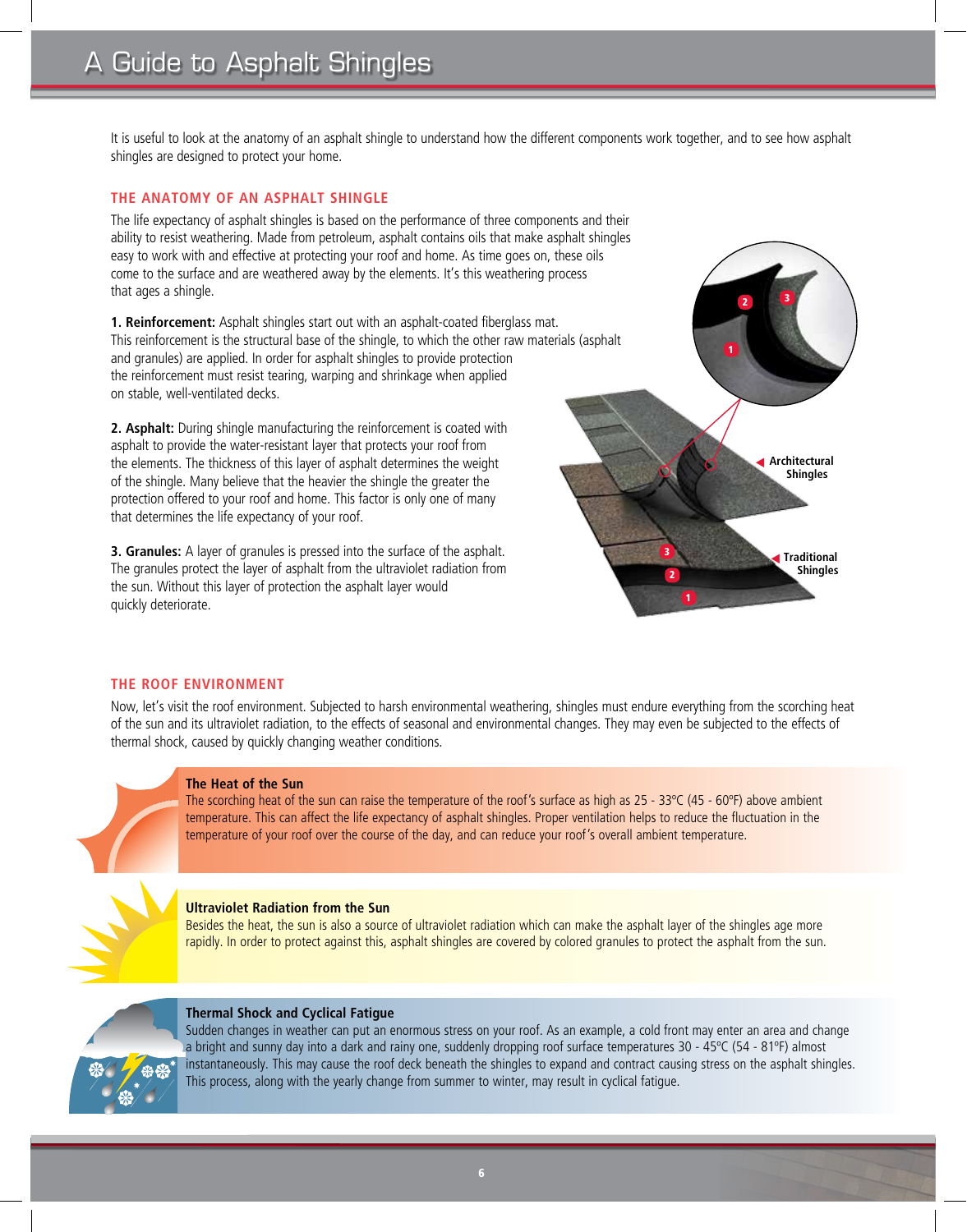Just like people, asphalt shingles gradually change with the passage of time. Signs of this aging process may appear as early as the first couple of years during what is often called the **Curing Phase**. At first, you may notice small surface cracks or a few small blisters. These changes will not affect the ability of the asphalt shingles to protect your roof and are an anticipated part of the aging process.

During the **Stable Phase**, these signs of aging will slow down dramatically. The duration of the stable phase may last 20-30 years, but is dependent on many factors<sup>†</sup> including the construction of the asphalt shingles, the condition of your roof and roofing ventilation, the slope of your roof, as well as the workmanship of your roofing contractor.

Near the end of the expected life of asphalt shingles the aging process begins to speed up. This is what is called the **Final Phase**, during which most homeowners start to think about replacing their asphalt shingles.

† Location, materials, roof design, underlayment, installation, slope, and other factors.

|                                                                                                                                                                     |               |  | <b>FINAL</b> |
|---------------------------------------------------------------------------------------------------------------------------------------------------------------------|---------------|--|--------------|
|                                                                                                                                                                     |               |  |              |
| <b>CURING</b>                                                                                                                                                       | <b>STABLE</b> |  | <b>PHASE</b> |
| <b>PHASE</b>                                                                                                                                                        | <b>PHASE</b>  |  |              |
|                                                                                                                                                                     |               |  |              |
| The aging process of asphalt shingles can be broken down into three distinct phases. The three phases are: the curing phase, the stable phase, and the final phase. |               |  |              |

#### **CURLING:**

One of the things you may notice is a slight curling of the shingles along the bottom edge, particularly during cold weather. This is a normal occurrence of asphalt shingles and results from the natural loss of the oils from the asphalt.

#### **SURFACE CRACKING:**

Just like skin that has been exposed to the scorching heat of the sun, the surface of asphalt shingles reacts in a similar fashion. Like your skin, asphalt shingles may develop small surface cracks. This is a result of asphalt shingles becoming more brittle over time. Thermal shock and deck movement may also increase the occurrence of surface cracking.

#### **BLISTERS:**

As asphalt shingles age, bubble-like blisters may appear on the surface, some as large as a quarter. They may be open, exposing the asphalt, or closed. Blisters are more likely to appear when there is inadequate ventilation, or in areas where tree sap drips onto the shingles. Small "rash" blisters do not affect the performance of the shingles.

#### **COMMONLY ASKED QUESTIONS**

7

To help you, we have listed some of the commonly asked questions regarding the effects of aging. For the most part, signs of natural aging are to be expected and do not affect the performance of asphalt shingles.

#### **THERE ARE GRANULES COLLECTING IN MY GUTTERS. WILL THIS AFFECT MY SHINGLES?**

Excess granules that are not embedded in the asphalt during the manufacturing process will wash away with time. During the life of an asphalt shingle these granules will continue to collect in the gutters of your roof. Granule loss is not a concern unless patches of exposed asphalt start to appear. If large areas of exposed asphalt start to appear, action is required. Please refer to the "Overview of the Limited Warranty" section for further details.

#### **THERE ARE SMALL CRACKS ON MY SHINGLES. IS THIS A CONCERN?**

Small cracks, often unnoticeable from the ground, do not affect the ability of the shingle to protect your roof and home. Small surface cracks should not cause concern. On the other hand, cracks that penetrate through the reinforcement of the shingle can inhibit the ability of the shingle to protect against water leakage. Cracks that penetrate through the reinforcement require immediate attention. Please refer to the "Overview of the Limited Warranty" section for further details.

#### **THERE ARE DARK BROWN OR BLACK STREAKS ON MY ROOF. ARE THESE STAINS?**

These streaks, often mistaken for dirt, soot, granule loss, moss or tree droppings, are actually caused by algae growth. Algae, while not cosmetically pleasing, does not affect the water resistance of asphalt shingles and is not an immediate concern. If you live in an area where algae discoloration is common, you may want to consider using our

#### Crowne Slate, Cambridge, Cambridge HD Cambridge IR**,** Armourshake, Royal Estate, Marathon Ultra AR or Marathon 25 AR, shingles, which contain a preservative to prevent discoloration by algae.

**Note:** Product availability may vary per region.